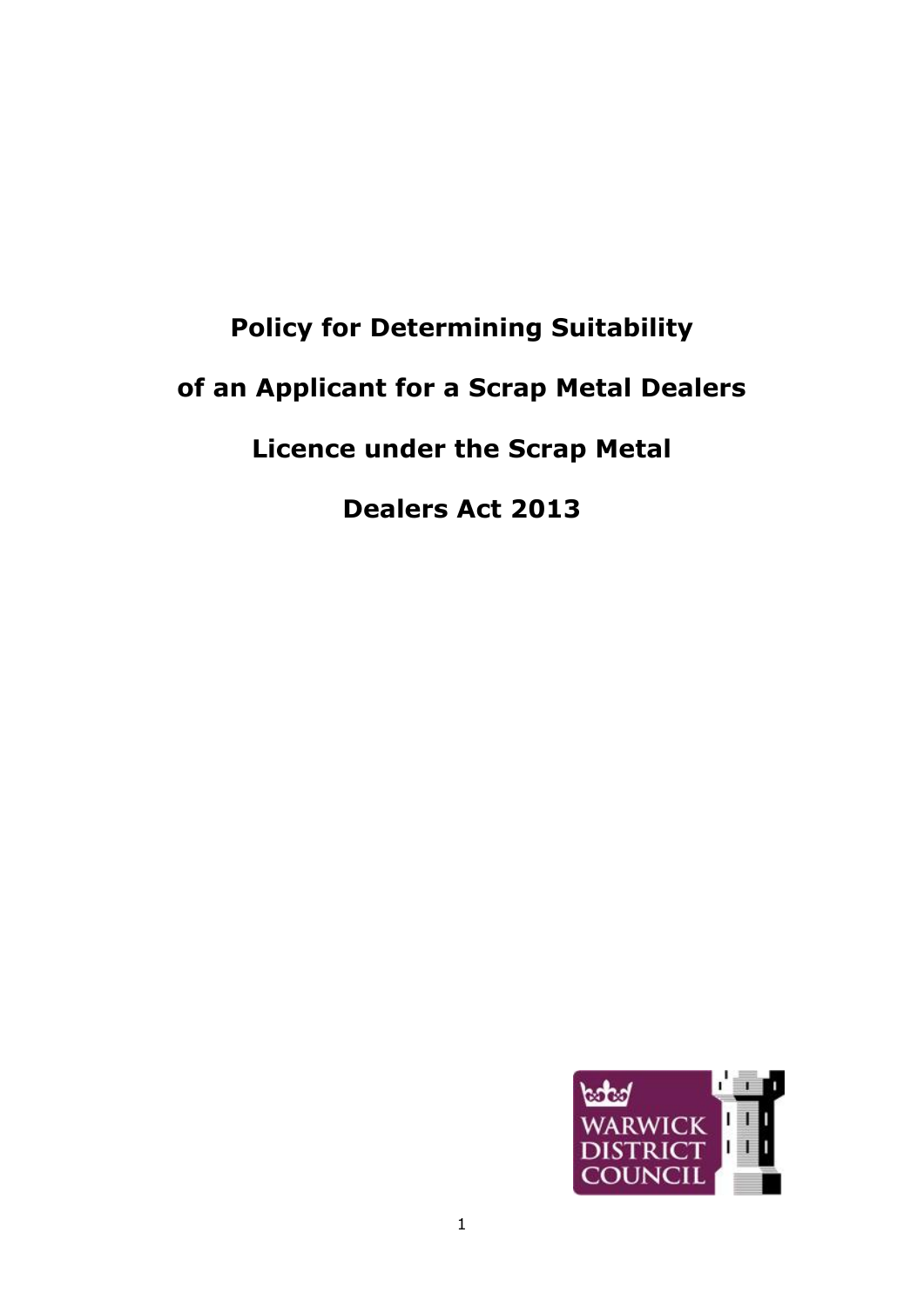## 1. Introduction

- 2. Types of Licences
- 3. Considerations when considering licence applications
- 4. Decisions
- 5. Revocation and Imposing Conditions
- 6. Appeals
- 7. Registration of Licences

Appendix 1:

Application form including; Relevant Offences Relevant Enforcement Action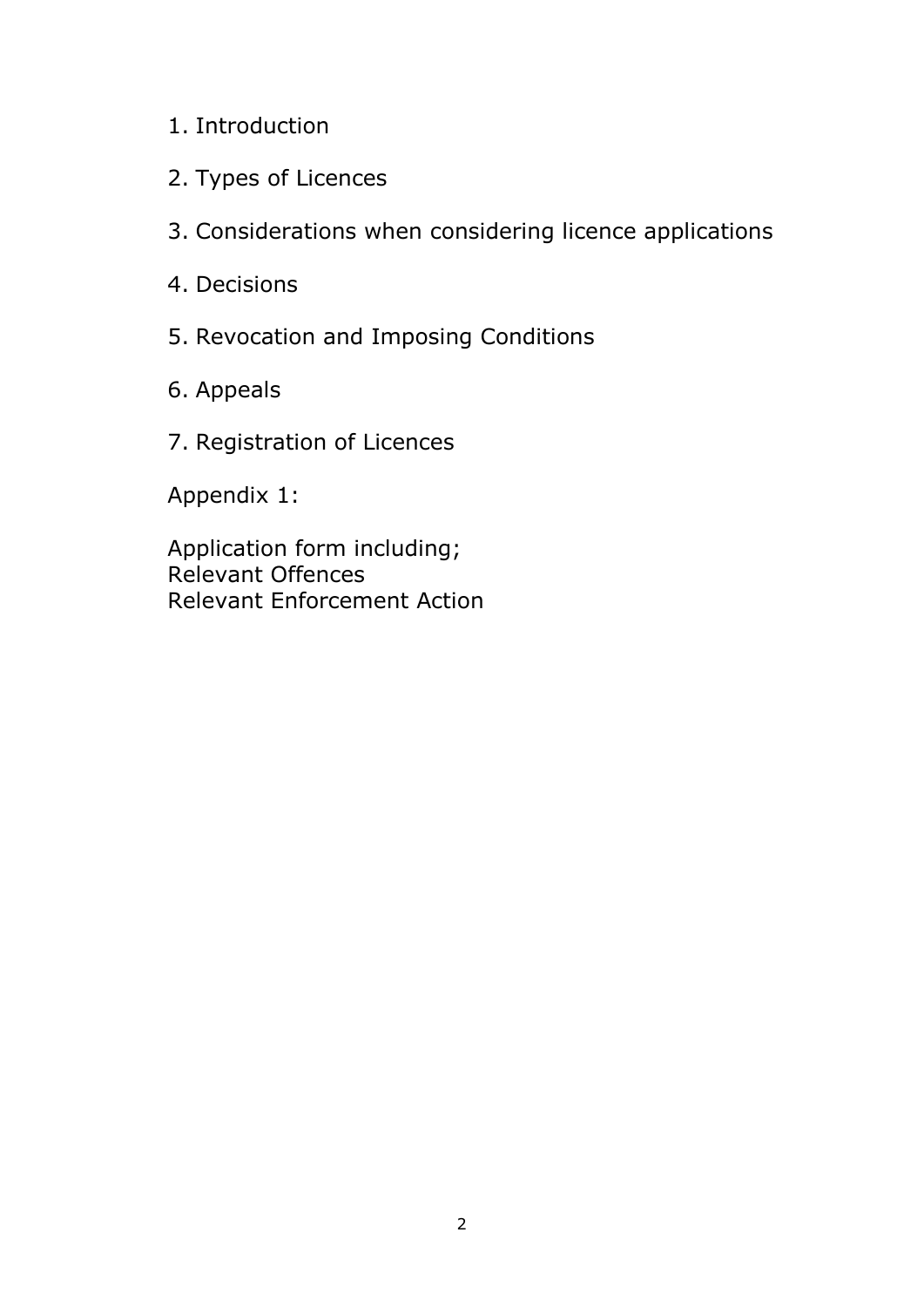### **SCRAP METAL APPLICANT SUITABILITY POLICY**

#### **1. Introduction**

Metal theft over recent years has had a significant impact on communities, businesses and local authorities. The Scrap Metal Dealers Act 2013 (The Act) has been introduced to help prevent some of the previous issues surrounding the sale, collection, storage and disposal of scrap metal.

The purpose of this policy is to provide guidance on the criteria taken into account by the Council when determining whether or not an applicant or an existing licence holder is suitable to hold a Scrap Metal Dealers Licence.

This policy provides guidance to any person with an interest in the business of Scrap Metal Dealers and Motor Salvage Operators, in particular, but not exclusively:

- Applicants for Scrap Metal Dealers Licences
- Existing licensed Scrap Metal Dealers/Motor Salvage **Operators**
- Licensing Officers
- Members of the Executive Committee (or any relevant decision making body)
- Magistrates' hearing appeals against local authority decisions
- Members of the public

Delegated Officers and the Council's Executive Committee will have regard to the guidelines contained in this policy. **Each case will be considered on its individual merits and, the committee/officer may depart from the guidelines where there are good reasons for doing so.**

#### **2. Types of Licences**

There are two types of licences issued under the Scrap Metal Dealers Act 2013, a Site Licence and a Collector's Licence.

Once a licence is granted it is valid for 3 years.

A **site licence** allows the buying and selling of scrap metal at any site in the council area identified on the licence.

A **collector's licence** allows a person to carry on a business as a mobile collector within the council's area.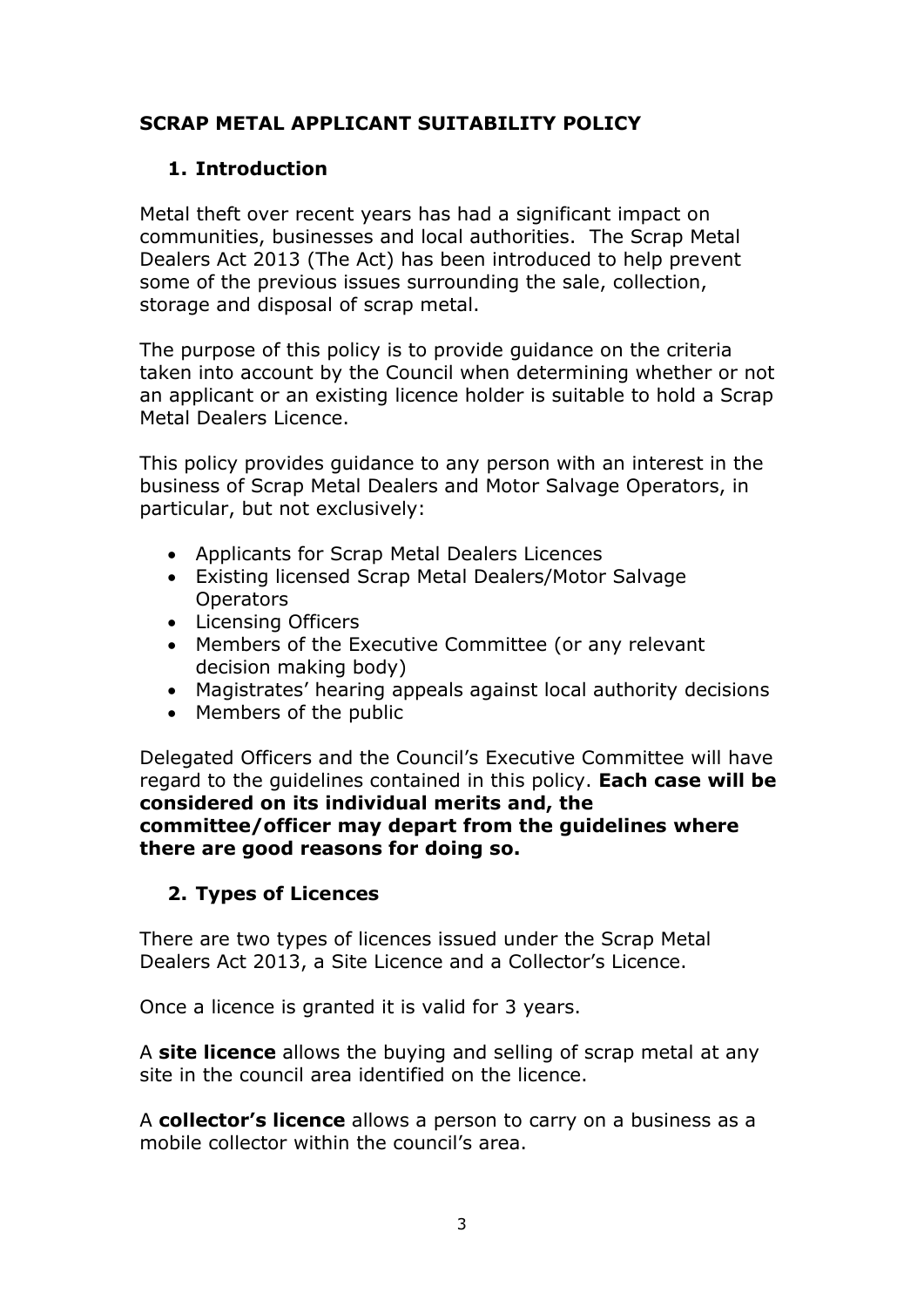A person may hold more than one licence issued by different local authorities but may not hold more than one licence issued by any one local authority.

Section 3 of the Scrap Metal Dealers Act 2013 states that a council must not issue a licence unless it is satisfied that the applicant is a suitable person to carry on a business as a scrap metal dealer.

Application fees are set using Home Office Guidance and after taking into account the cost of assessing, administering, consulting on, and processing applications and issuing licences. The Council is committed to reviewing fees on a regular basis.

### **3. Considerations when determining licence applications**

When assessing an application for suitability for a Site Licence or for a Collector's Licence the Council will consider the suitability of:

- the individual applicant
- $\bullet$  each partner within a partnership
- any director(s), Secretary(s) or shadow director(s) of a company.
- the site manager (in the case of a Site Licence)

In assessing the suitability of the applicant, the Council will have regard to the Act and guidance issued by the Secretary of State.

When establishing the applicant's suitability, the Council may consult with other agencies as follows:

- a) other councils;
- b) the police;
- c) the Environment Agency and/or Natural Resources Wales;
- d) The Council's Health and Community Protection Team
- e) Trading Standards.

The Council will have regard to any information that it considers to be relevant but in particular will consider:

a) whether the applicant or any site manager has been convicted of any relevant offence $<sup>1</sup>$  and where there are relevant offences, the</sup> Council may consult the local police force for further details.

<sup>-</sup><sup>1</sup> [Details of Relevant Offences can be found at appendix 1](https://www.warwickdc.gov.uk/download/downloads/id/501/application_form-scrap_metal)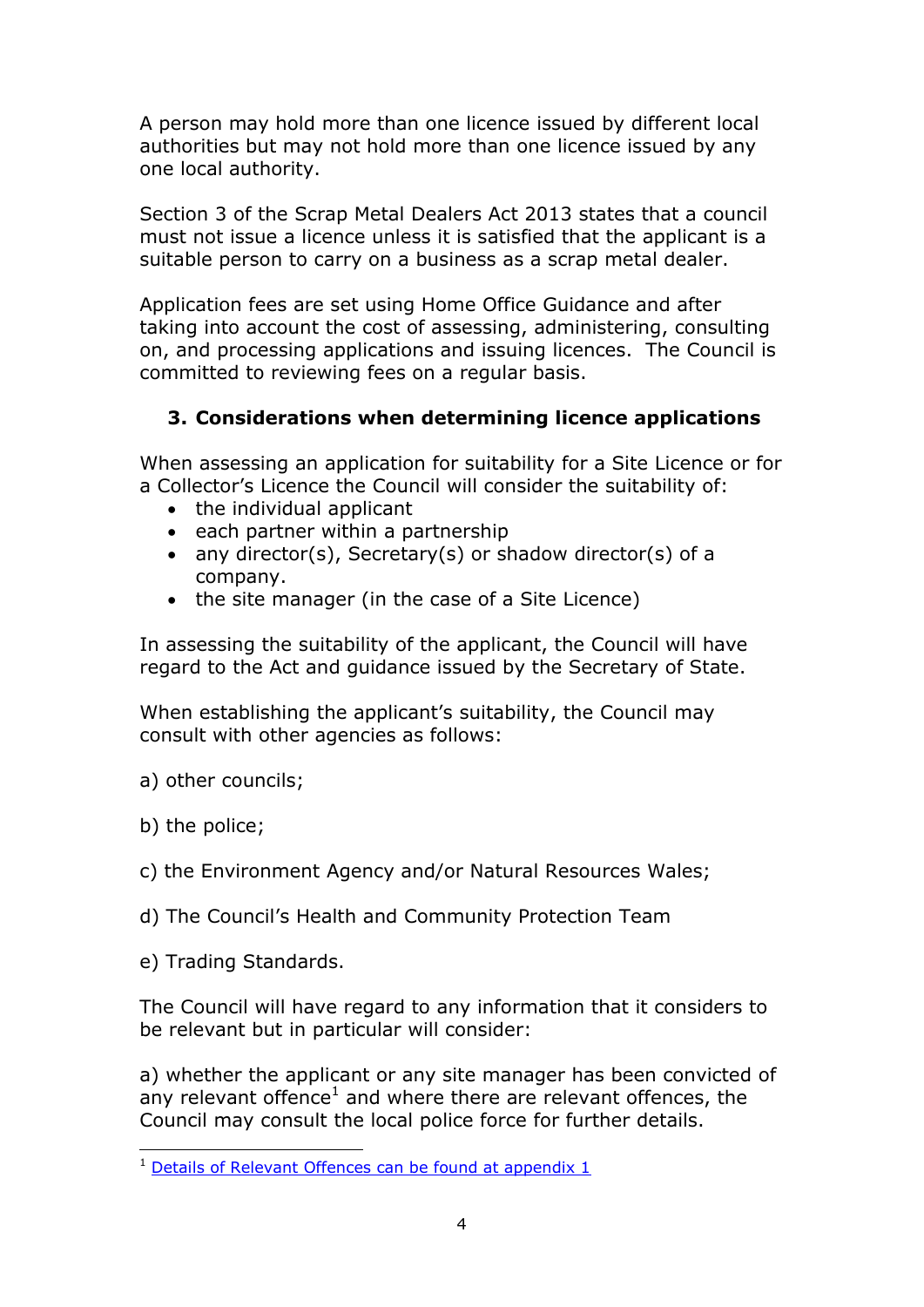b) whether the applicant or any site manager has been the subject of any relevant enforcement action.<sup>2</sup>

c) any previous refusal of an application for the issue or renewal of a scrap metal licence and the reasons for the refusal.

d) any previous refusal of an application for a relevant environmental permit or registration and the reasons for the refusal.

e) any previous revocation of a scrap metal licence and the reasons for the revocation.

f) whether the applicant has demonstrated that there will be in place adequate procedures to ensure that the provisions of the Act are complied with.

g) in the case of site licences whether there is satisfactory planning permission in place for sites established after 01 November 1990.

h) the applicant's record of co-operation with the licensing authority in the application process and the operation of the business.

i) whether the applicant is registered with the Information Commissioner's Office (ICO) under the Data Protection Act 1998.

The Council requires every person listed on an application form to submit a Basic Disclosure Certificate.

The Council considers a Basic Disclosure Certificate to be only valid for three months from the date of issue prior to the date the application is made.

A relevant conviction may not automatically result in the Council refusing to grant a licence. The Council will take into account when the offence was committed, the nature of offences or enforcement action, the frequency of the offence, the gravity of the offence or enforcement action, along with any other relevant information.

It is an offence for any person knowingly or recklessly to make a false declaration or to omit any material particularly in giving information required by the application for a licence (Scrap Metal Dealers Act 2013 Schedule 1 paragraph 5). Where an applicant has made a false statement or a false declaration on their application for the grant, renewal or variation of a licence, the Council will normally propose to refuse the application.

-

<sup>&</sup>lt;sup>2</sup> [Details of Relevant Enforcement Action can be found at appendix 1](https://www.warwickdc.gov.uk/download/downloads/id/501/application_form-scrap_metal)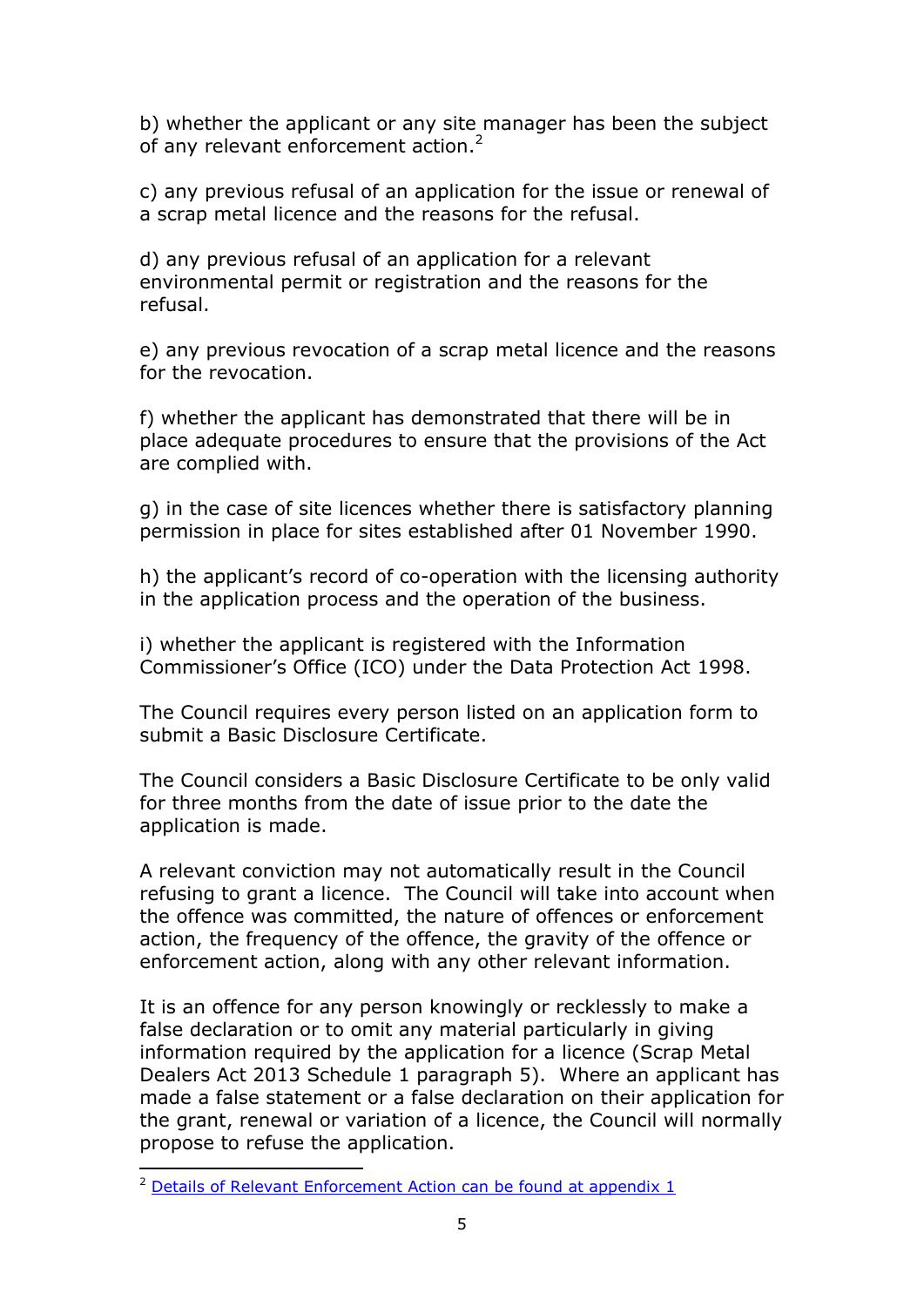Relevant offences or relevant enforcement action are those listed under the Scrap Metal Dealers Act 2013 (Prescribed Relevant Offences and Relevant Enforcement Action) Regulations 2013 and attached in appendix 1.

#### **4. Decisions**

Where the Council proposes to refuse an application, revoke it or vary it by imposing conditions, a notice must be issued to the licence holder setting out the Council's proposals and the reasons for their decision. The applicant will have 14 days from the date of the notice to either a) make a representation or b) to inform the Council that they wish to make representations.

Where the applicant wishes to make oral representation, the Council will arrange a hearing for the application to be heard.

Where an application is refused, or a licence is not renewed, revoked or varied, the Council will issue a decision notice setting out the Council's reasons for the decision.

#### **5. Revocation and Imposing Conditions**

The Council may revoke a scrap metal licence if it is satisfied the licence holder does not carry on a scrap metal business at any of the sites named on the licence.

The Council may revoke a scrap metal licence if it is satisfied the site manager named on the licence does not act as the site manager at any of the named sites on the licence.

The Council may revoke a scrap metal licence if it is no longer satisfied that the licence holder is a suitable person to carry on the business.

If the licence holder, or site manager named on the licence is convicted of a relevant offence, the authority may vary the licence to include one or both of the following conditions:

- a) The dealer must not receive scrap metal except between 9am and 5pm on any day;
- b) All scrap metal received must be kept in the form in which it was received for a specified period, not exceeding 72 hours, beginning with the time when it was received.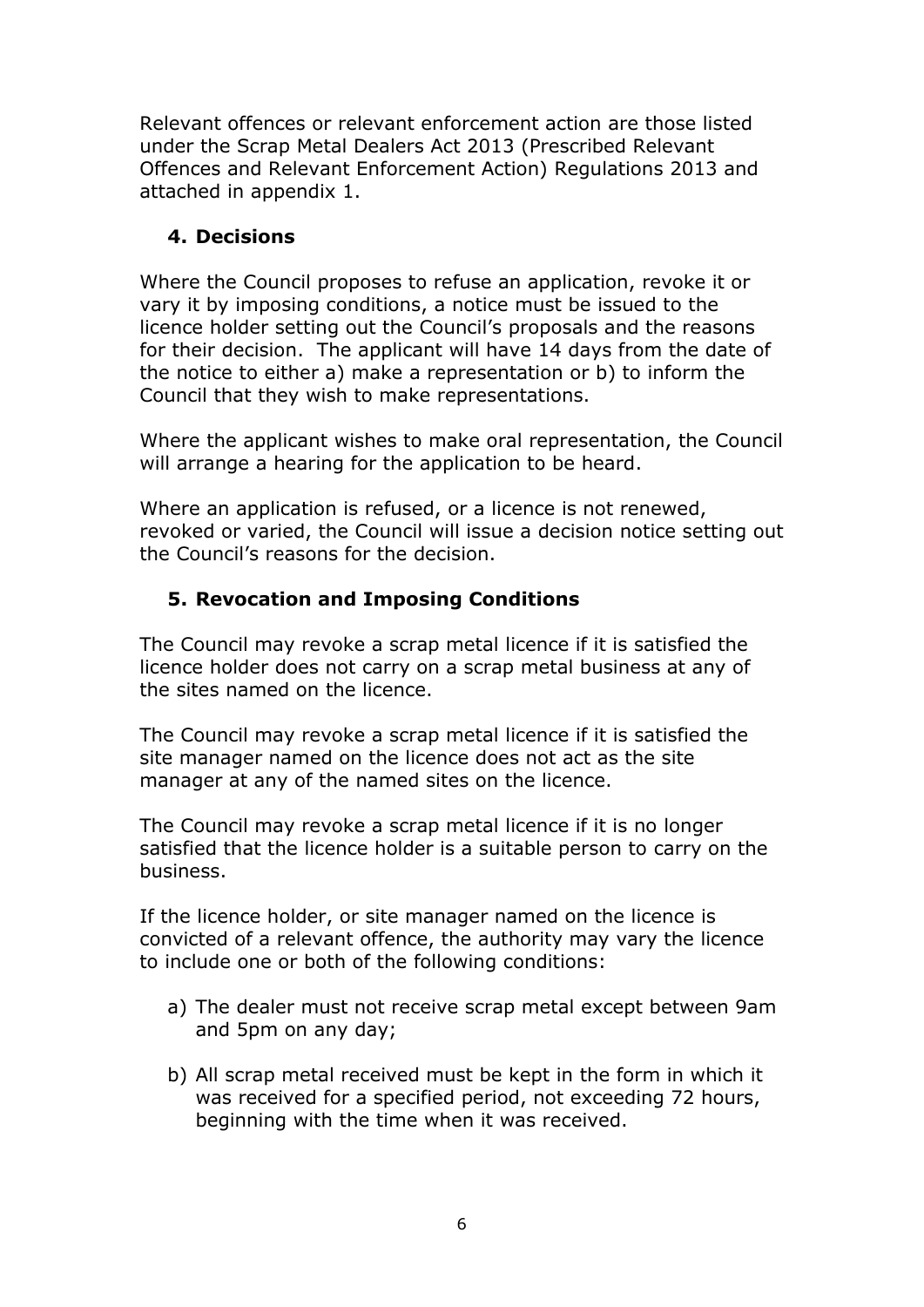A revocation or variation only comes into effect when no appeal under the Act is possible, or when such appeal has been determined or withdrawn. The authority may, however, consider that the licence should not continue without the addition of one or more of the conditions above. The licence holder will then be given notice:

a) that, until a revocation comes into effect, the licences are subject to one or both of the conditions, or

c) that a variation comes into immediate effect.

#### **6. Appeals**

Where the Council has refused an application, revoked the licence or varied the licence by imposing conditions, the applicant has a right to appeal to the Magistrates' Court within 21 days of the decision notice.

#### **Compliance**

Licensees are reminded of their responsibilities under noise control legislation when collecting scrap metal. The use of horns, loudspeakers or sirens to advertise their services must not cause nuisance to people in the vicinity. Licensees may wish to contact the Council's Environmental Health Service for advice.

In order to ensure compliance with the legislation and any conditions imposed, the Council will aim to inspect licences using a risk-based approach.

Appropriate action will be taken in accordance with the legislation and any guidance issued under that legislation, Council policies and any other protocols that may be agreed with other agencies.

### **7. Registration of Licences**:

The Environment Agency will maintain a register of scrap metal licences issued by all local authorities in England. The register will include the following information:

- a) name of authority which issued the licence;
- b) the name of the licensee;
- c) any trading name of the licensee;